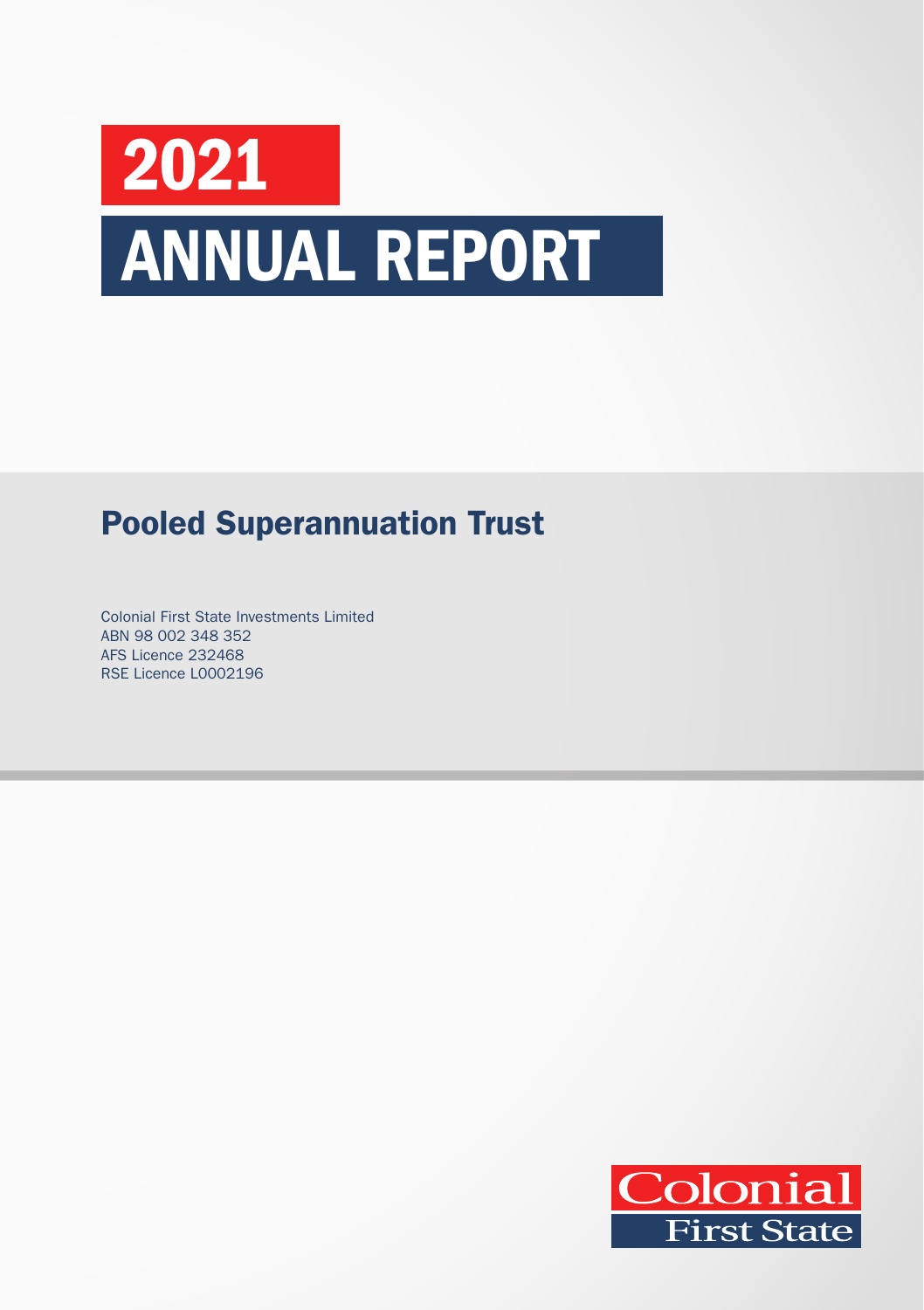

#### Your Annual Report

We are pleased to present the Annual Report for the financial year ended 30 June 2021.

Colonial First State Pooled Superannuation Trust ('the Trust'), RSE Registration R1056167, incorporating the investment products known as the Colonial First State Pooled Superannuation Trust.

This Annual Report is the final component of the reporting information for the 2020–21 financial year.

If you have any questions about the Annual Report please call Investor Services on 13 13 36 Monday to Friday, 8am to 7pm, Sydney time.

Yours sincerely,

 $\sigma$  was

Kelly Power Chief Executive Officer of CFS Superannuation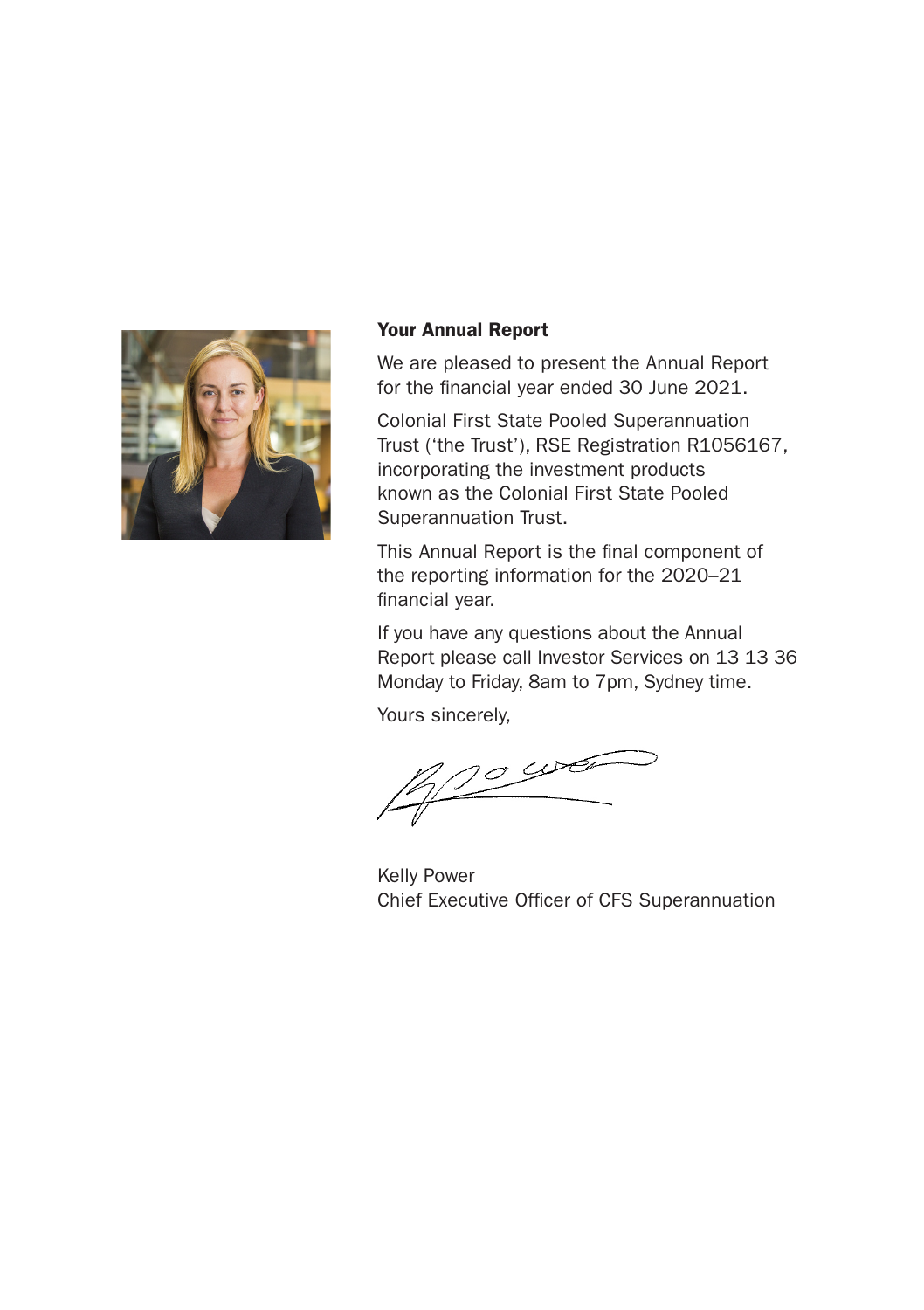## **Contents**

| <b>Investment options</b>       | 2 |
|---------------------------------|---|
| <b>Asset allocations</b>        | 3 |
| Performance                     | 4 |
| Information on fees and charges | 5 |
| Other important information     | 7 |
| Abridged financial report       | 9 |

### The Trustee, Colonial First State Investments Limited, can be contacted as follows:

Postal Address: Darling Park, Tower 1, 201 Sussex Street, Sydney NSW 2000 Phone Number: 13 13 36 (for all investor enquiries) These accounts were prepared on 13 December 2021.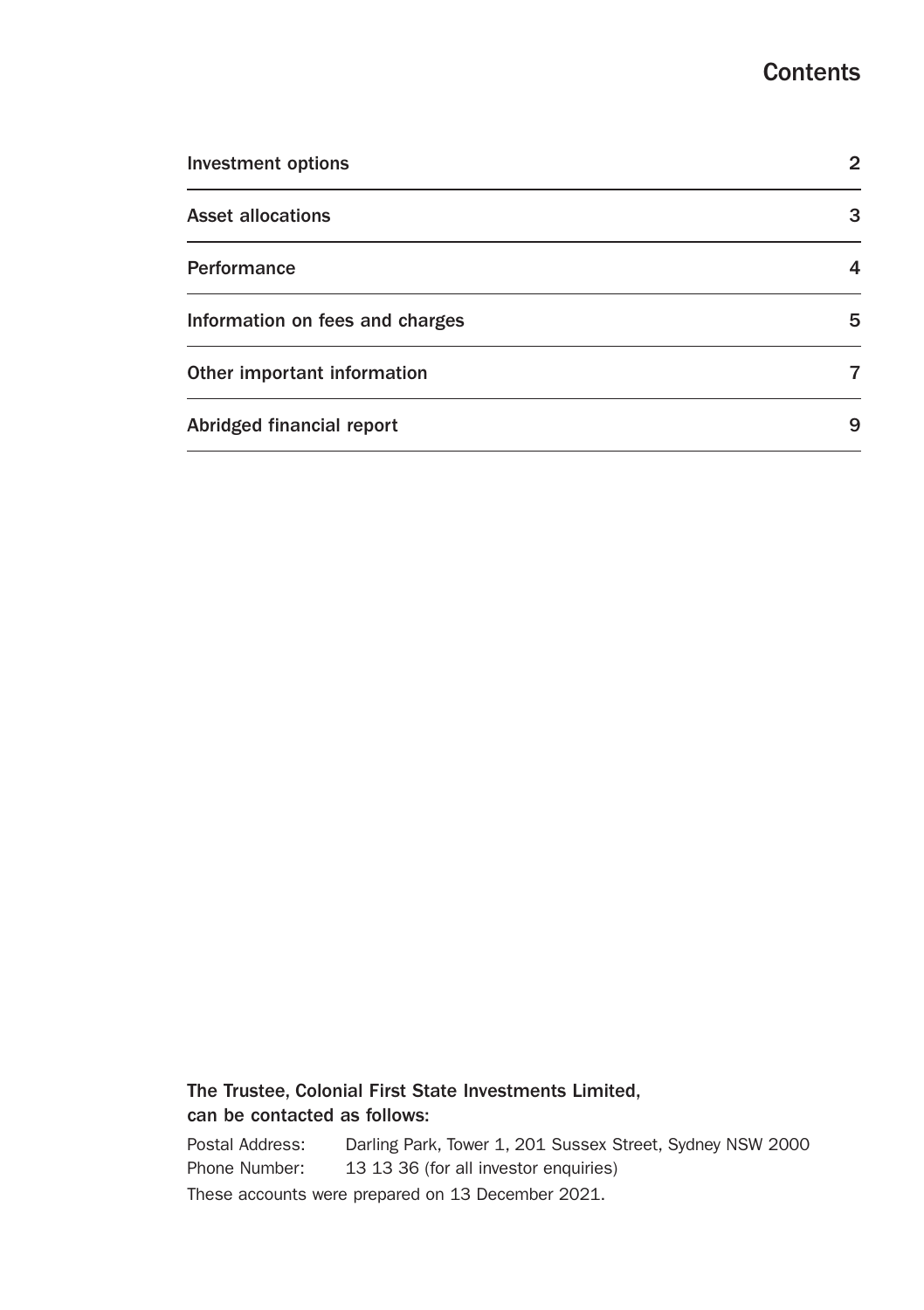# Investment options Pooled Superannuation Trust

#### Australian Share Option

Underlying manager – First Sentier Investors (Australia) IM Ltd\*

#### **Objective**

To provide long-term capital growth with some income by investing in a broad selection of Australian companies. The option aims to outperform the S&P/ASX 300 Accumulation Index over rolling three year periods before fees and taxes.

#### **Strategy**

The option's strategy is based on the belief that, over the medium-to-long term, stock prices are driven by the ability of management to generate excess returns over their cost of capital in their chosen industry. The option generally invests in high quality companies with strong balance sheets and earnings. The option predominantly invests in Australian companies and therefore does not hedge currency risk.

#### Conservative Option

Underlying manager – First Sentier Investors (Australia) IM Ltd\*

#### **Objective**

To provide long-term capital preservation with an income focus. The option aims to outperform the composite benchmark over rolling three-year periods before fees and taxes.

#### **Strategy**

The option's broad asset allocation is to be 30% invested in growth assets (shares and property securities) and 70% in defensive assets (fixed interest and cash). Allocations are reviewed regularly although a reallocation is only considered in response to a fundamental change in longterm expectations or market demand. The option aims to add value through a disciplined approach to the selection of the investments held by the option. Derivatives may be used for risk management. The option may hedge some or all of its currency exposure.

#### Diversified Option

Underlying manager – First Sentier Investors (Australia) IM Ltd\*

#### **Objective**

To provide long-term capital growth. The option aims to outperform the composite benchmark over rolling three-year periods before fees and taxes.

#### **Strategy**

The option's broad asset allocation is to be 70% invested in growth assets (shares and property securities) and 30% in defensive assets (fixed interest and cash). Allocations are reviewed regularly although a reallocation is only considered in response to a fundamental change in longterm expectations or market demand. The option aims to add value through a disciplined approach to the selection of the investments held by the option. Derivatives may be used for risk management. The option may hedge some or all of its currency exposure.

#### Property Securities Option

Underlying manager – First Sentier Investors (Australia) IM Ltd\*

#### **Objective**

To provide medium-to-long-term capital growth and income to the investor by investing in a portfolio of Australian listed property securities. The option aims to outperform the S&P/ASX 200 A-REIT Accumulation Index over rolling three-year periods before fees and taxes.

#### **Strategy**

The option's strategy is to bring together specialist resources in order to identify undervalued Australian real estate securities with minimal downside risk, sustainable earnings growth and good qualitative attributes. The option uses proprietary forecasting and valuation methodologies and a disciplined portfolio construction process with an over-riding focus on absolute and relative risk. The option invests predominantly in Australian securities and therefore does not hedge currency exposure.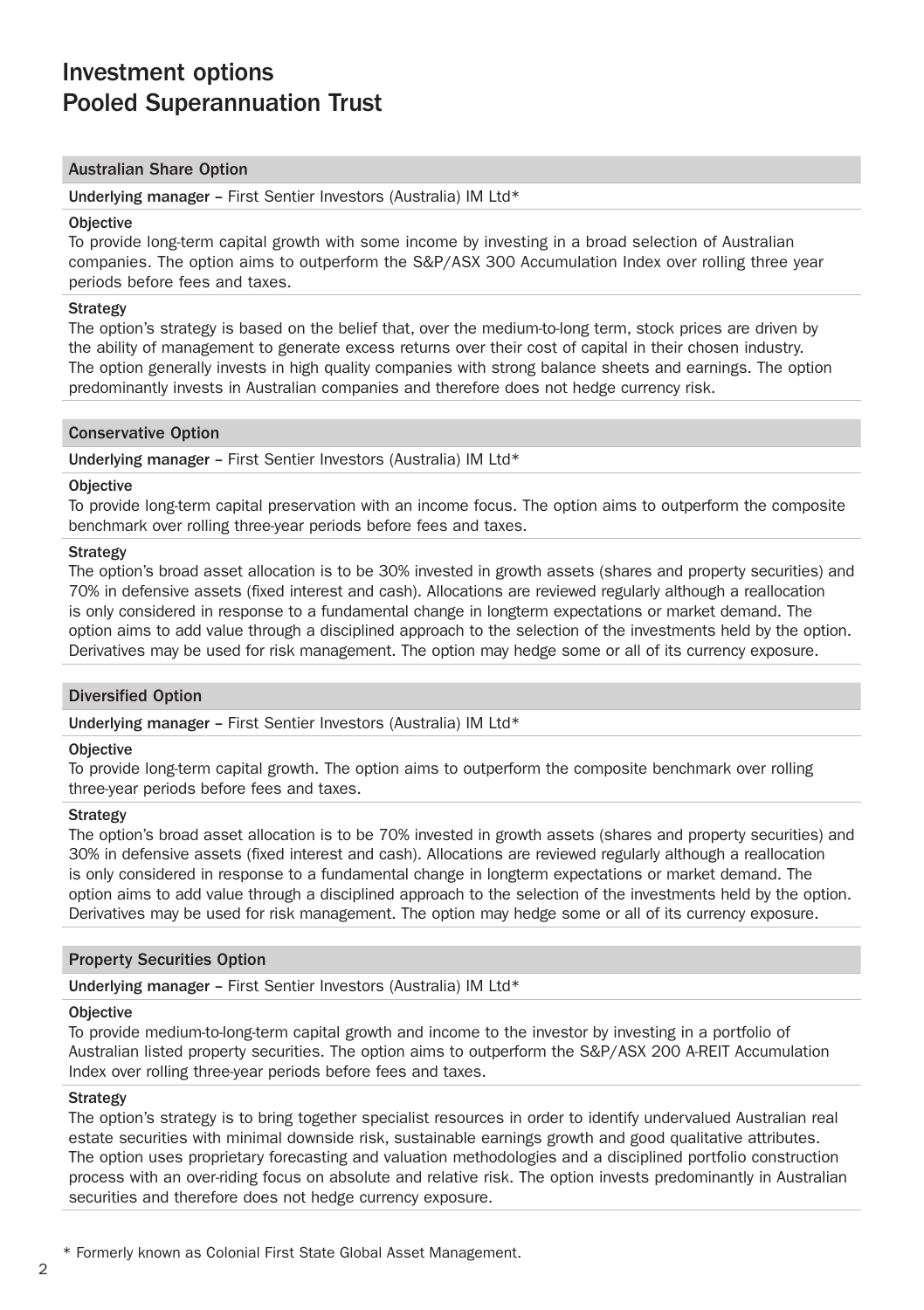# Asset allocation as at 30 June 2021 (%) Pooled Superannuation Trust

| <b>Australian Share option</b>    | 2020   | 2021   |
|-----------------------------------|--------|--------|
| Australian shares                 | 31.24% | 31.27% |
| International shares              | 25.22% | 28.35% |
| Property                          | 4.73%  | 4.81%  |
| <b>Fixed interest</b>             | 19.50% | 18.63% |
| International fixed interest      | 10.92% | 7.99%  |
| Cash                              | 8.39%  | 8.95%  |
|                                   |        |        |
| <b>Conservative option</b>        | 2020   | 2021   |
| Australian shares                 | 98.39% | 98.04% |
| International shares              | 0.00%  | 0.00%  |
| Property                          | 0.00%  | 0.00%  |
| <b>Fixed interest</b>             | 0.00%  | 0.00%  |
| International fixed interest      | 0.00%  | 0.00%  |
| Cash                              | 1.61%  | 1.96%  |
|                                   |        |        |
| <b>Diversified option</b>         | 2020   | 2021   |
| Australian shares                 | 0.00%  | 0.00%  |
| International shares              | 0.00%  | 0.00%  |
| Property                          | 97.56% | 98.07% |
| <b>Fixed interest</b>             | 0.00%  | 0.00%  |
| International fixed interest      | 0.00%  | 0.00%  |
| Cash                              | 2.44%  | 1.93%  |
|                                   |        |        |
| <b>Property Securities option</b> | 2020   | 2021   |
| Australian shares                 | 14.87% | 14.78% |
| International shares              | 9.10%  | 10.26% |
| Property                          | 5.03%  | 4.86%  |
| <b>Fixed interest</b>             | 25.89% | 28.90% |
| International fixed interest      | 13.57% | 10.54% |
| Cash                              | 31.54% | 30.66% |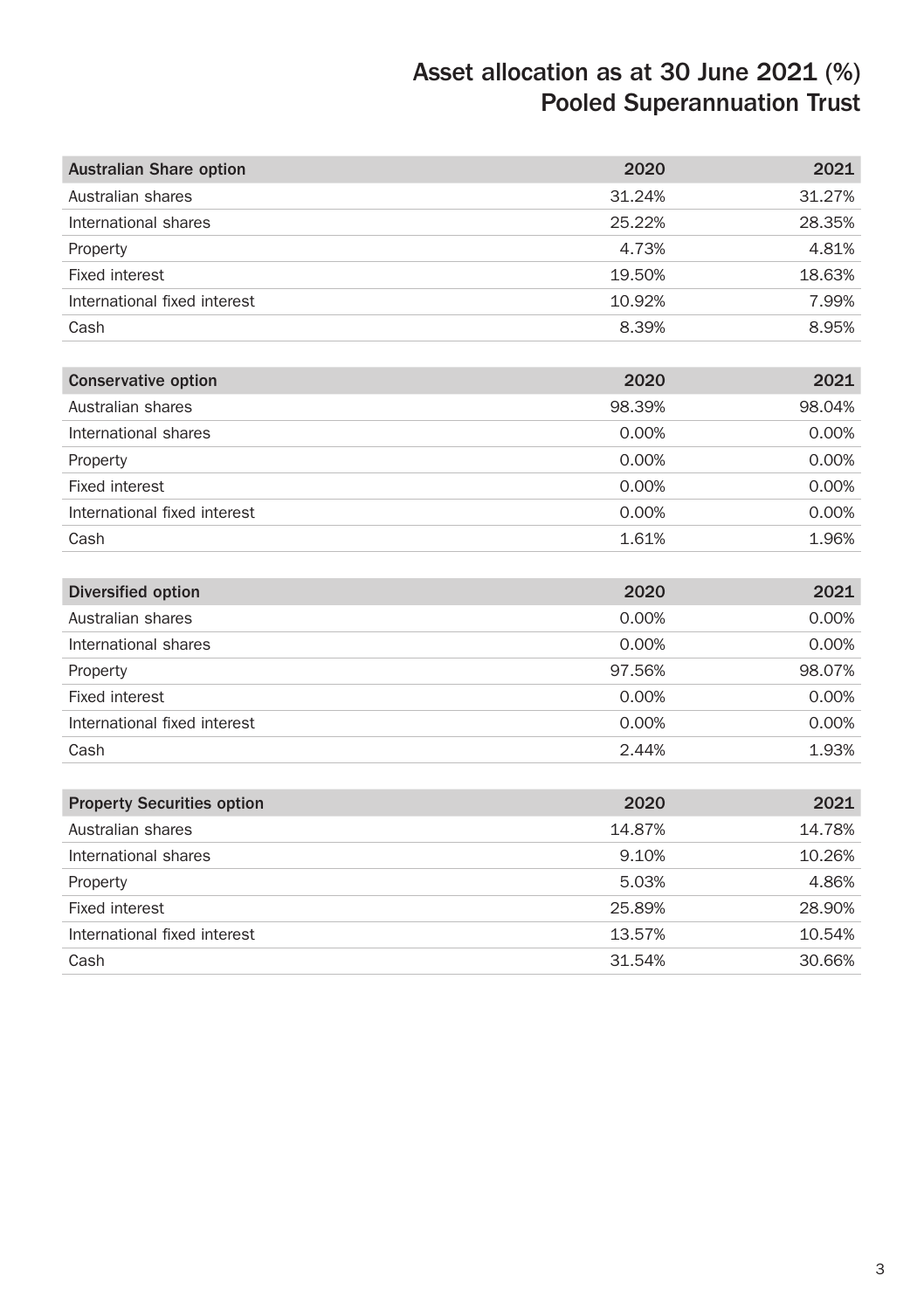# Performance returns as at 30 June 2021 (%) Pooled Superannuation Trust

|                                         | 5 year<br>compound<br>Annual effective rate of net earnings <sup>1</sup><br>average rate |          |       | <b>Since</b> |         |           |           |
|-----------------------------------------|------------------------------------------------------------------------------------------|----------|-------|--------------|---------|-----------|-----------|
| Investment options                      | 2021                                                                                     | 2020     | 2019  | 2018         | 2017    | of return | inception |
| Australian Share option <sup>2</sup>    | 32.20                                                                                    | 4.52     | 9.41  | 22.73        | 3.83    | 14.01     | 11.05     |
| Conservative option <sup>2</sup>        | 7.18                                                                                     | 0.91     | 6.44  | 5.33         | 2.21    | 4.39      | 5.40      |
| Diversified option <sup>2</sup>         | 17.46                                                                                    | $-0.74$  | 8.86  | 9.78         | 6.20    | 8.15      | 7.10      |
| Property Securities option <sup>2</sup> | 29.10                                                                                    | $-18.97$ | 15.63 | 7.24         | $-8.46$ | 3.49      | 5.40      |

2 Closed to new investments.

All Unitholders of the Trust share in the increase or decrease in the value of the net asset pool relevant to their investment option. Past performance is no indication of future performance.

<sup>1</sup> The annual effective rate of net earnings is calculated on an exit price to exit price basis, net of taxes payable and after ongoing fees and expenses, but excluding entry fees and individual taxes.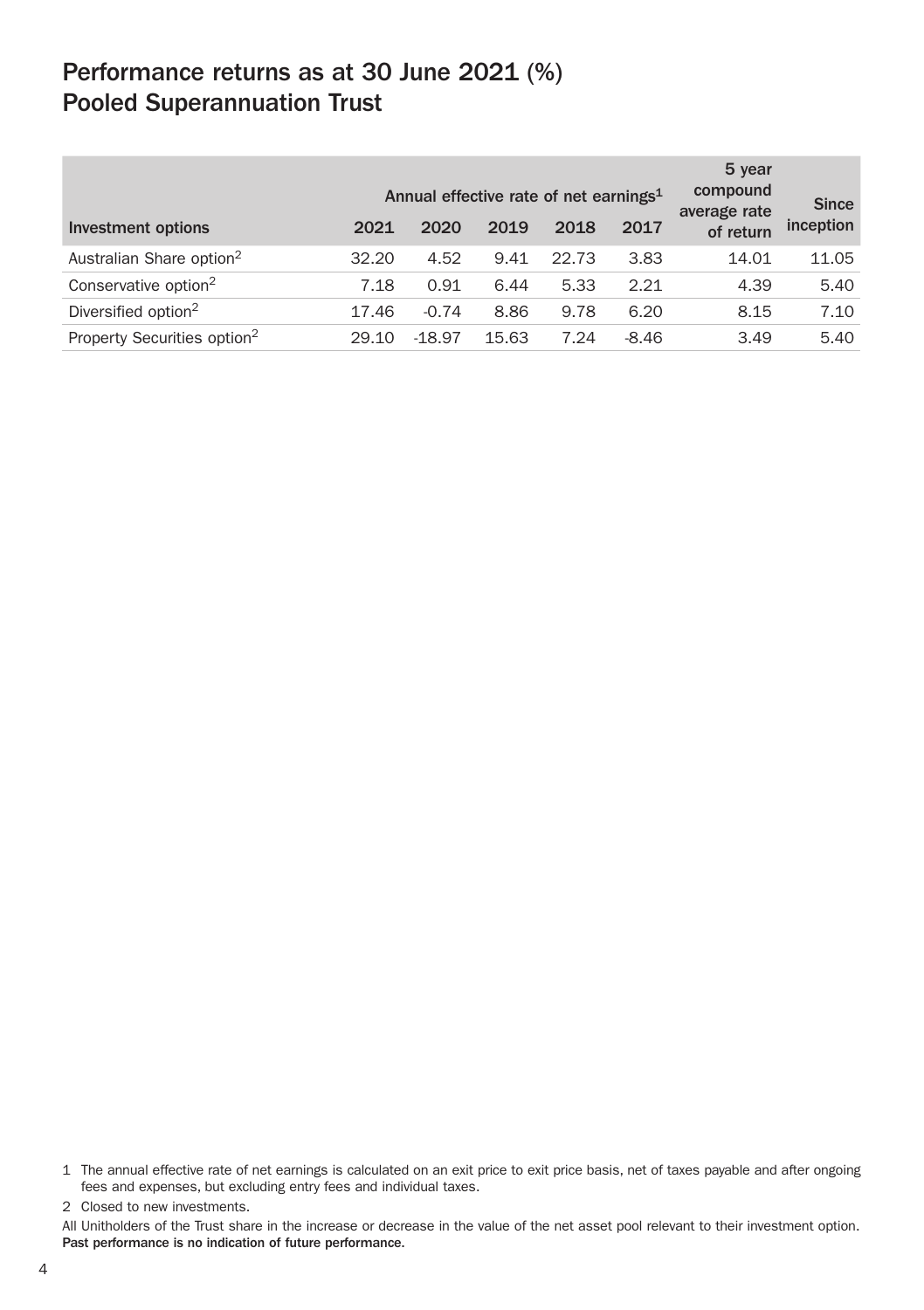#### Application fees and exit fees

There are no application fees or exit fees payable upon entering or leaving the Trust.

#### Investment transaction costs

The entry and exit unit prices reflect an adjustment to net tangible assets (NTA) to allow for transaction costs (such as stamp duty and brokerage) as follows:

| <b>Colonial First State Pooled</b> |       | Transaction Costs on Entry/Exit<br>1 July 2020 to 30 June 2021 | Transaction Costs on Entry/Exit<br>1 July 2019 to 30 June 2020 |      |  |
|------------------------------------|-------|----------------------------------------------------------------|----------------------------------------------------------------|------|--|
| <b>Superannuation Trust</b>        | Entry | Exit                                                           | Entry                                                          | Exit |  |
| <b>Conservative Option</b>         | 0.10  | 0.10                                                           | 0.10                                                           | 0.10 |  |
| Diversified Option                 | 0.20  | 0.20                                                           | 0.20                                                           | 0.20 |  |
| Australian Share Option            | 0.15  | 0.15                                                           | 0.20                                                           | 0.20 |  |
| <b>Property Securities Option</b>  | 0.10  | 0.10                                                           | 0.20                                                           | 0.20 |  |

#### Ongoing fees and expenses

#### Trustee fees

Colonial First State Investments Limited is entitled to receive a fee based on the gross assets of each investment option. The fee is payable at the end of each month. The amount of this fee is shown in the table below.

The Trustee fees are paid out of the Trust and are expressed as a percentage of the gross assets of each investment option at the following rates:

| <b>Colonial First State Pooled Superannuation Trust</b> | Trustee fees 1 July 2020 - 30 June 2021 % pa |
|---------------------------------------------------------|----------------------------------------------|
| Conservative Option                                     | 0.75%                                        |
| Diversified Option                                      | 0.95%                                        |
| Australian Share Option                                 | 0.95%                                        |
| <b>Property Securities Option</b>                       | 0.80%                                        |

The trust deed allows a maximum trustee fee of 2.00% per annum.

Where monies are invested into other schemes managed by the Trustee, the Trustee's fee is calculated after taking into account management fees charged in the underlying schemes.

As a consequence, the amount shown as Trustee fees in the Statement of Financial Performance reflects only the amount of fees charged directly to the Trust.

#### Ongoing operating expenses

The Trust Deed allows for the ongoing operating expenses (such as registry, audit, taxation advice, expenses prospectus, accounts, stationery and postage) to be paid directly from each investment option. However, until further notice the Trustee will pay such amounts. No limit is placed on the amount of the ongoing expenses that can be paid from each investment option.

#### Other costs

Transaction costs (bank charges and account transaction charges) are paid out of the options. Some of these costs are recouped by making an adjustment to the NTA for applications and withdrawals.

Abnormal costs (such as costs of investor meetings, changes to the Trust Deed and defending legal proceedings, and special valuations of assets) are payable from the Trust. These costs are relatively unusual, fairly infrequent costs and tend to be relatively insignificant over time.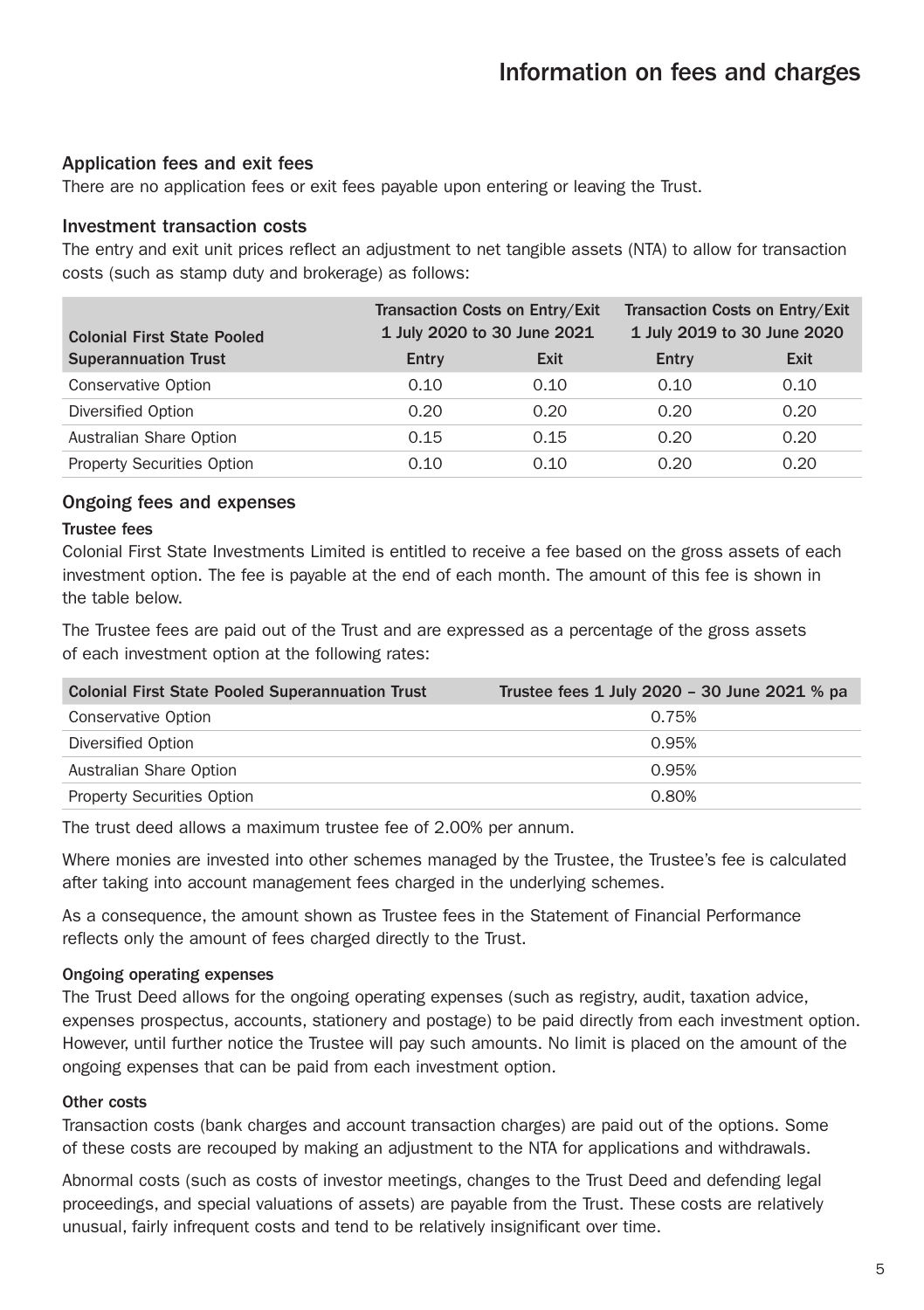# Information on fees and charges

#### Likely developments and expected results of operations

The Trust will continue to pursue its current investment policy in accordance with the objectives as set out in the Product Disclosure Statement.

#### Matters subsequent to the end of the financial year

Following the financial year ending 30 June 2021, in September 2021, all accounts in the Pooled Superannuation Trust were terminated with monies returned to investors.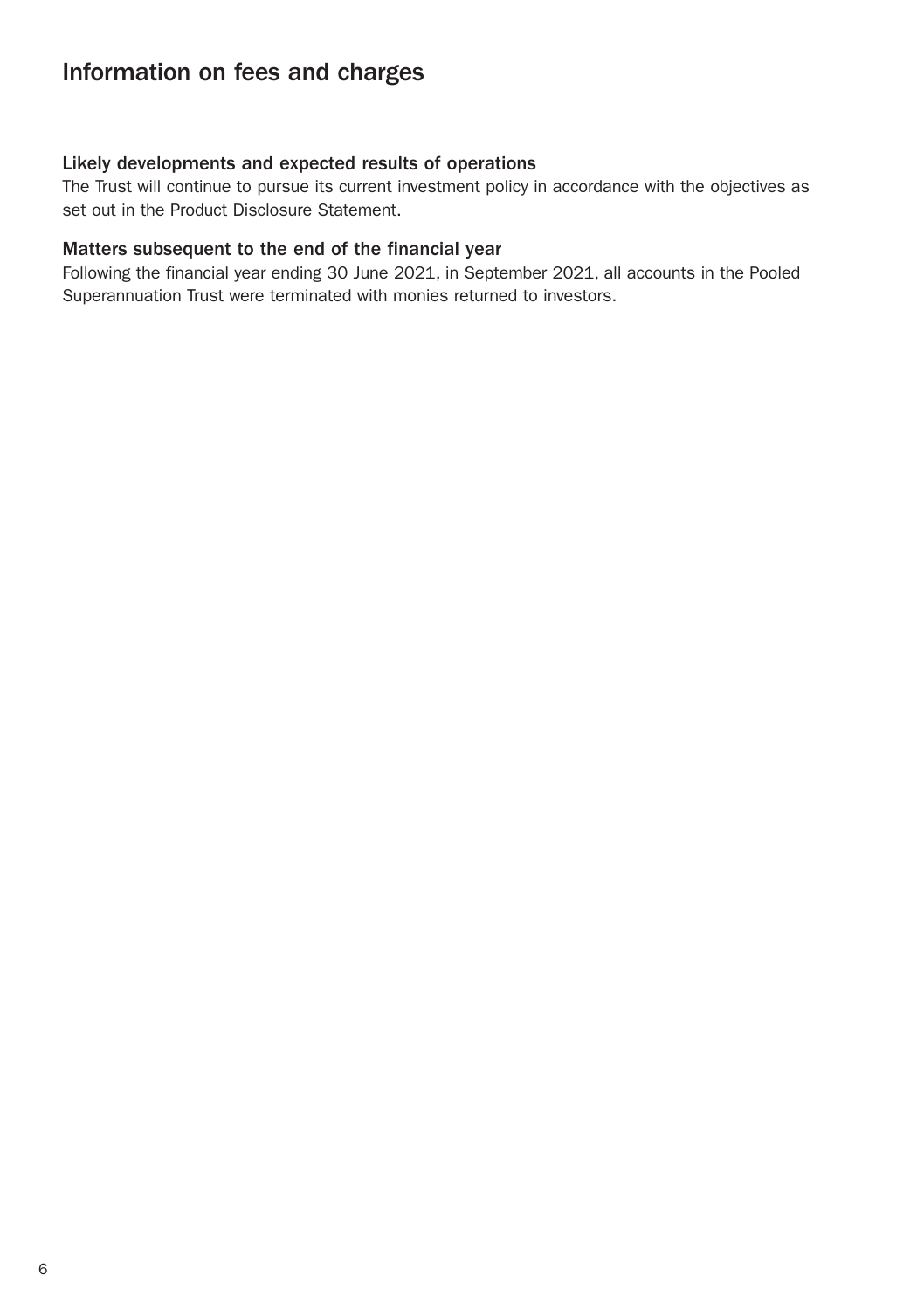# Other important information

The Colonial First State Pooled Superannuation Trust is subject to a maximum 15% earnings tax rate on net investment income and capital gains. The Trust may benefit from tax concessions arising from dividend imputation credits, foreign tax credits, tax free capital gains due and other tax free components. The benefit of these credits is passed on to unitholders.

Each investment option in the Trust invests 100% of its assets into an equivalent wholesale trust. The only exception to this would be investments in cash that is held from time-to-time.

Amounts for fees, expenses or charges have been deducted from a common fund for the period 1 July 2020 to 30 June 2021. These deductions are borne indirectly by the holders of the product and may affect the return to the holders. Further information about the deductions can be obtained by contacting us on 13 13 36.

#### Indemnity insurance

The Trustee is responsible for its activities and carries professional indemnity insurance.

#### Method of allotment of earnings in all investment options

All income, including realised and unrealised capital gains and losses, and expenses for all investment options are brought to account and are fully reflected in the unit price of that option. Income tax as appropriate is provided for in the unit price for each investment option.

#### Trustee's policy for the use of derivatives

The Trustee has a detailed Derivative Risk Management Policy which covers the use of derivatives, the controls over their use, and the processes of assessing compliance with those controls. These policies and controls are intended to ensure proper use of derivatives. The Fund has an indirect exposure to derivatives through its investments in other managed investment schemes managed by the Trustee.

Derivatives are used in the underlying investments as an alternative to direct purchases or sales and not for trading purposes.

#### Taxation matters

Taxation considerations are general and based on present taxation laws and may be subject to change. You should seek independent, professional tax advice before making any decision based on this information.

Colonial First State is also not a registered tax (financial) adviser under the Tax Agent Services Act 2009 and you should seek tax advice from a registered tax agent or a registered tax (financial) adviser if you intend to rely on this information to satisfy the liabilities or obligations or claim entitlements that arise, or could arise, under a taxation law.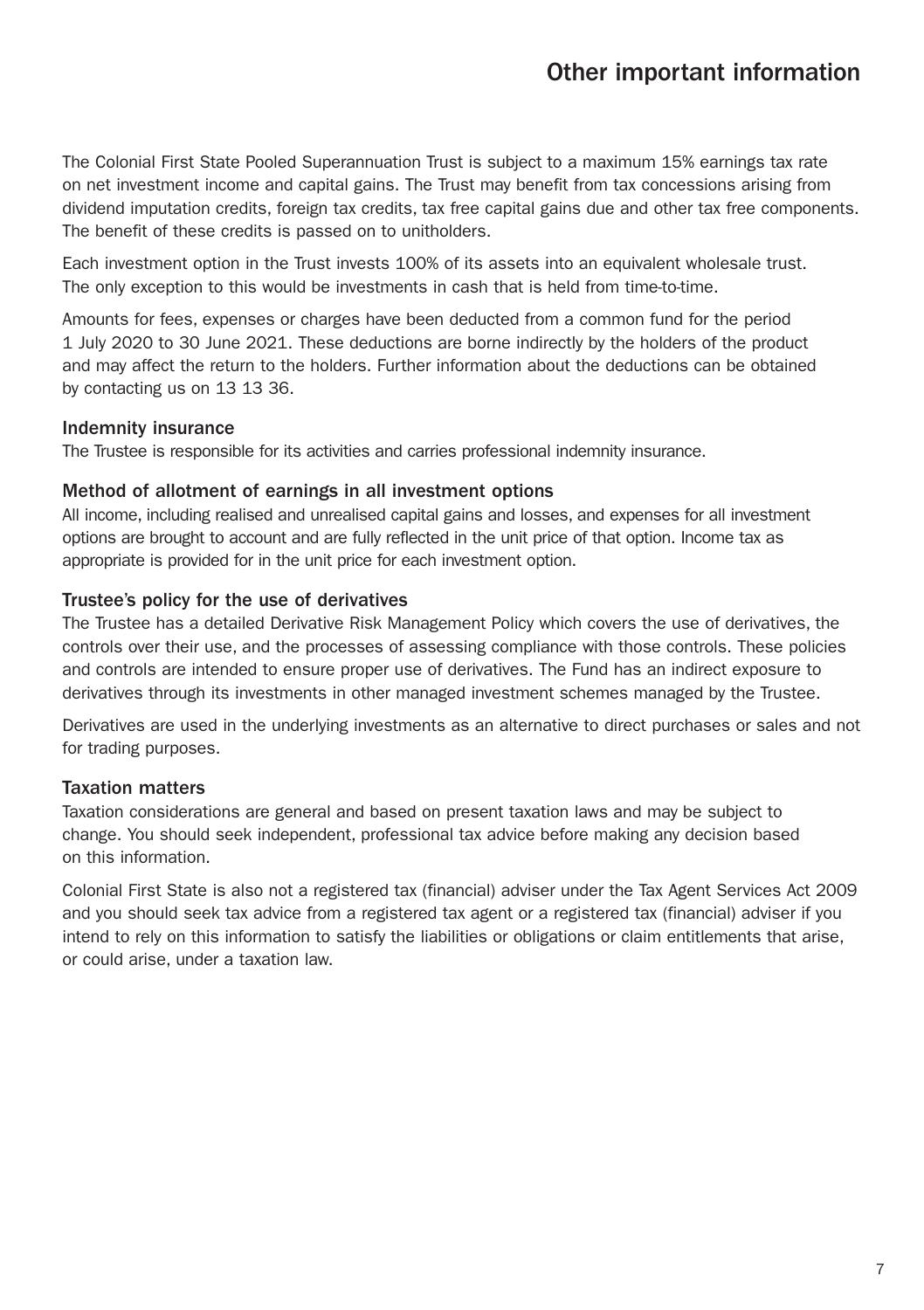# Other important information

#### Further information you may request to receive

You may also request the following additional information from Colonial First State by calling Investor Services on 13 13 36:

- Please refer to our website [colonialfirststate.com.au](https://www3.colonialfirststate.com.au) to download a copy of the most recent Pooled Superannuation Trust Product Fund Flyer covering the relevant investment strategies and options of the Fund.
- The full audited financial statements for the Fund.
- Audited financial statements for Colonial First State Investments Limited.
- The Trust Deed governing the Colonial First State Pooled Superannuation Trust.
- Information published on any of the underlying schemes that the investment options invest in.
- Performance reports for each of the investment options comprising the Colonial First State Pooled Superannuation Trust, which are updated quarterly.

#### Investments with a market value of over 5% of the Fund

Pooled Superannuation Trust

| <b>Investments Directly Held</b>   | % | <b>Investments Indirectly Held</b>                                                  | %   |
|------------------------------------|---|-------------------------------------------------------------------------------------|-----|
| <b>Colonial First State</b>        |   | 5% Colonial First State Global Asset Management <sup>1</sup> Fixed Interest Trust 3 | 24% |
| Wholesale Diversified Fund         |   | Colonial First State Investment Fund 96                                             | 10% |
|                                    |   | Colonial First State Global Asset Management <sup>1</sup> Multi Sector Trust 1      | 10% |
|                                    |   | Colonial First State Wholesale Global Share Fund                                    | 11% |
|                                    |   | Colonial First State Wholesale Industrial Share Fund                                | 15% |
|                                    |   | Colonial First State Wholesale Industrial Share Fund - Core                         | 15% |
|                                    |   | CSL Ltd                                                                             | 7%  |
| <b>Colonial First State</b>        |   | 87% Commonwealth Bank of Australia                                                  | 8%  |
| Wholesale Australian<br>Share Fund |   | National Australia Bank Ltd                                                         | 6%  |
|                                    |   | <b>BHP Group Ltd</b>                                                                | 10% |
|                                    |   | Afterpay Ltd                                                                        | 6%  |

1 From August 2019, Colonial First State Global Asset Management is known as First Sentier Investors.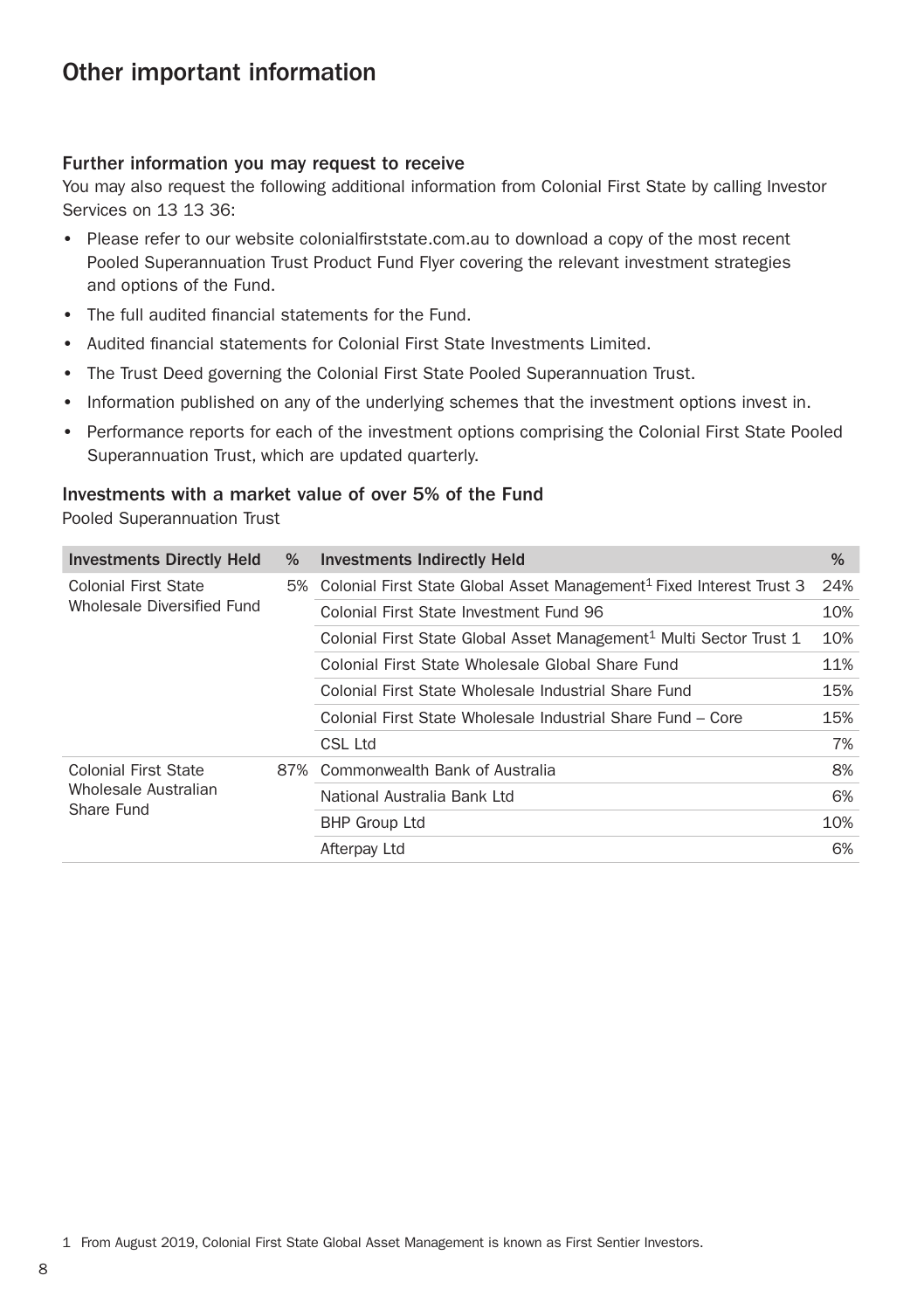# Abridged financial report

The financial report of the Colonial First State Pooled Superannuation Trust (the Trust) has been audited by PricewaterhouseCoopers, and in their opinion, present fairly in accordance with applicable Accounting Standards and other mandatory professional reporting requirements in Australia, the financial position of the Trust as at 30 June 2021 and the results of its operations for the year ended 30 June 2021. Set out below is an abridged version of the accounts for the Trust for the year to 30 June 2021 along with comparatives for the year to 30 June 2020. The abridged financial report is unaudited and only the annual financial report has been audited. For a better understanding of the financial report and auditor's report, the abridged financial information should be read in conjunction with the annual financial report for the year ended 30 June 2021.

|                                                           | 2021   | 2020           |
|-----------------------------------------------------------|--------|----------------|
|                                                           | \$'000 | \$'000         |
| Income                                                    |        |                |
| Interest income                                           |        | $\overline{2}$ |
| Distribution income                                       | 8,841  | 5,107          |
| Net gains/(losses) on financial instruments at fair value | 17,653 | (2,819)        |
| <b>Total income</b>                                       | 26,494 | 2,290          |
| <b>Expenses</b>                                           |        |                |
| Trustee fees                                              | (9)    | (21)           |
| <b>Total expenses</b>                                     | (9)    | (21)           |
| Operating profit before income tax                        | 26,485 | 2,269          |
| Income tax benefit/(expense)                              | 620    | 343            |
| Profit for the year                                       | 27,105 | 2,612          |
| Other comprehensive income                                | -      |                |
| Total comprehensive income                                | 27,105 | 2,612          |

The net assets at 30 June 2021 and 30 June 2020 were made up as follows:

|                                                                                   | 2021    | 2020   |
|-----------------------------------------------------------------------------------|---------|--------|
|                                                                                   | \$'000  | \$'000 |
| <b>Assets</b>                                                                     |         |        |
| Cash and cash equivalents                                                         | -       | 193    |
| Trade and other receivables:                                                      |         |        |
| - application monies                                                              | 2,024   | 20     |
| $-$ others                                                                        | -       | -      |
| Income tax receivable                                                             | 422     | 434    |
| Deferred tax assets                                                               | 1,087   | 889    |
| Financial assets at fair value through profit or loss:                            |         |        |
| - managed investment schemes                                                      | 108,445 | 86,351 |
| <b>Total assets</b>                                                               | 111,978 | 87,887 |
| Liabilities                                                                       |         |        |
| Cash overdraft                                                                    | (1,710) |        |
| Trade and other payables:                                                         |         |        |
| - redemptions payable                                                             | (74)    | (32)   |
| - fees payable to Trustee                                                         |         | (1)    |
| Total liabilities excluding net assets attributable to<br>unitholders - liability | (1,784) | (33)   |
| Net assets attributable to unitholders - liability                                | 110,194 | 87,854 |